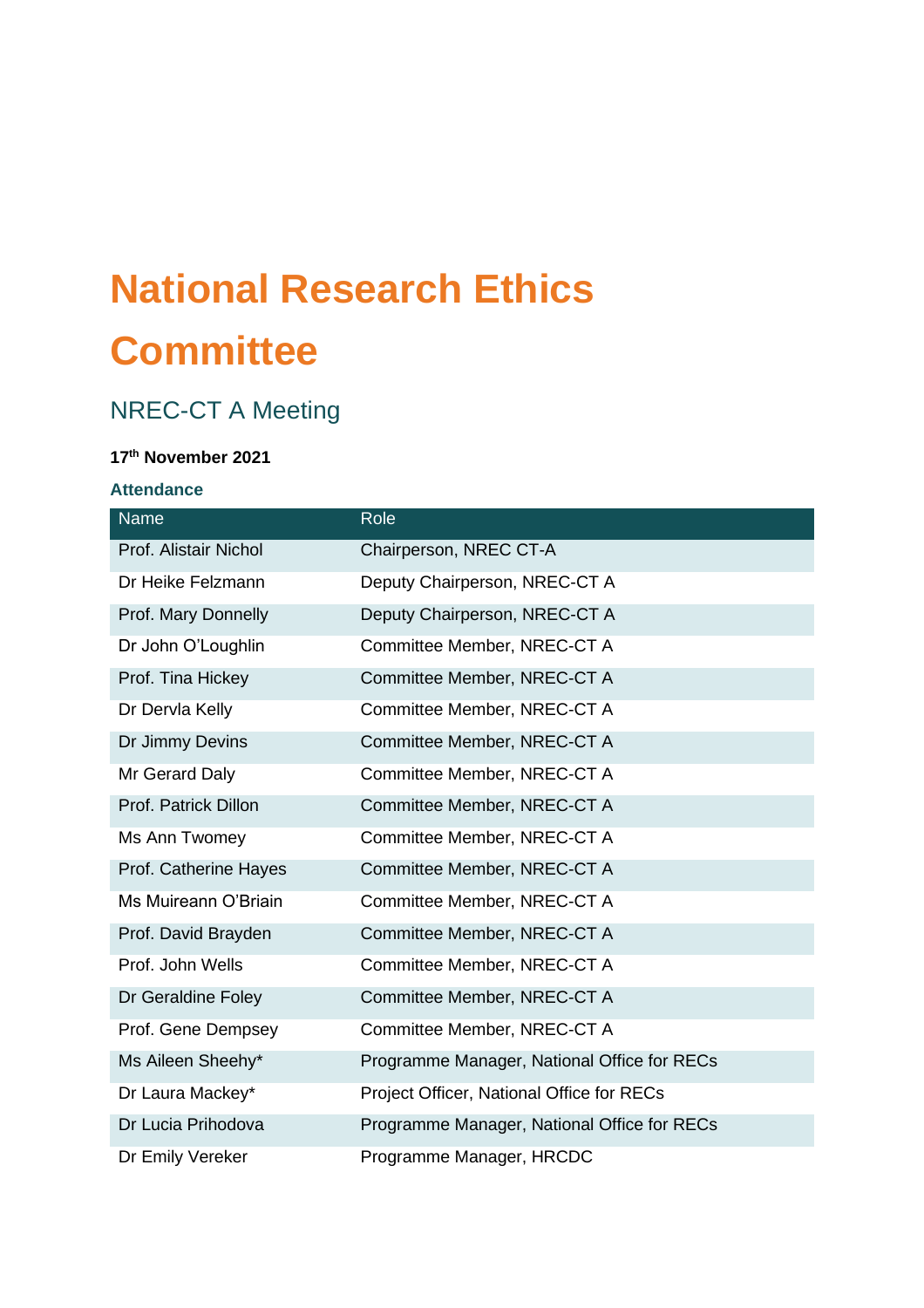| Ms Brigid McManus   | Chairperson, HRCDC     |
|---------------------|------------------------|
| Mr Jonathan Barrett | Project Officer, HRCDC |

\*Drafted minutes

**Apologies:** Dr Darren Dahly

**Quorum for decisions:** Yes

# **Agenda**

- Welcome & Apologies
- 21-NREC-CT-131
- 21-NREC-CT-132
- 21-NREC-CT-134
- 21-NREC-CT-120
- 21-NREC-CT-133
- AOB
- The Chair welcomed the NREC-CT A.
	- The minutes from the previous NREC-CT A meeting on  $20<sup>th</sup>$  October 2021 were approved.
	- The NREC Business Report was discussed and noted.
	- The Chair welcomed members of the HRCDC who attended for observation.

# **Applications**

#### **21-NREC-CT-131**

Principal Investigator: Professor Gerard Clarke

Study title: A Multicenter, Randomized, Double-Blind, Parallel-Group Study to Assess the Efficacy and Safety of Oral Etrasimod as Induction and Maintenance Therapy for Moderately to Severely Active Crohn's Disease

Lead institution: University Hospital Limerick

• NREC-CT comments: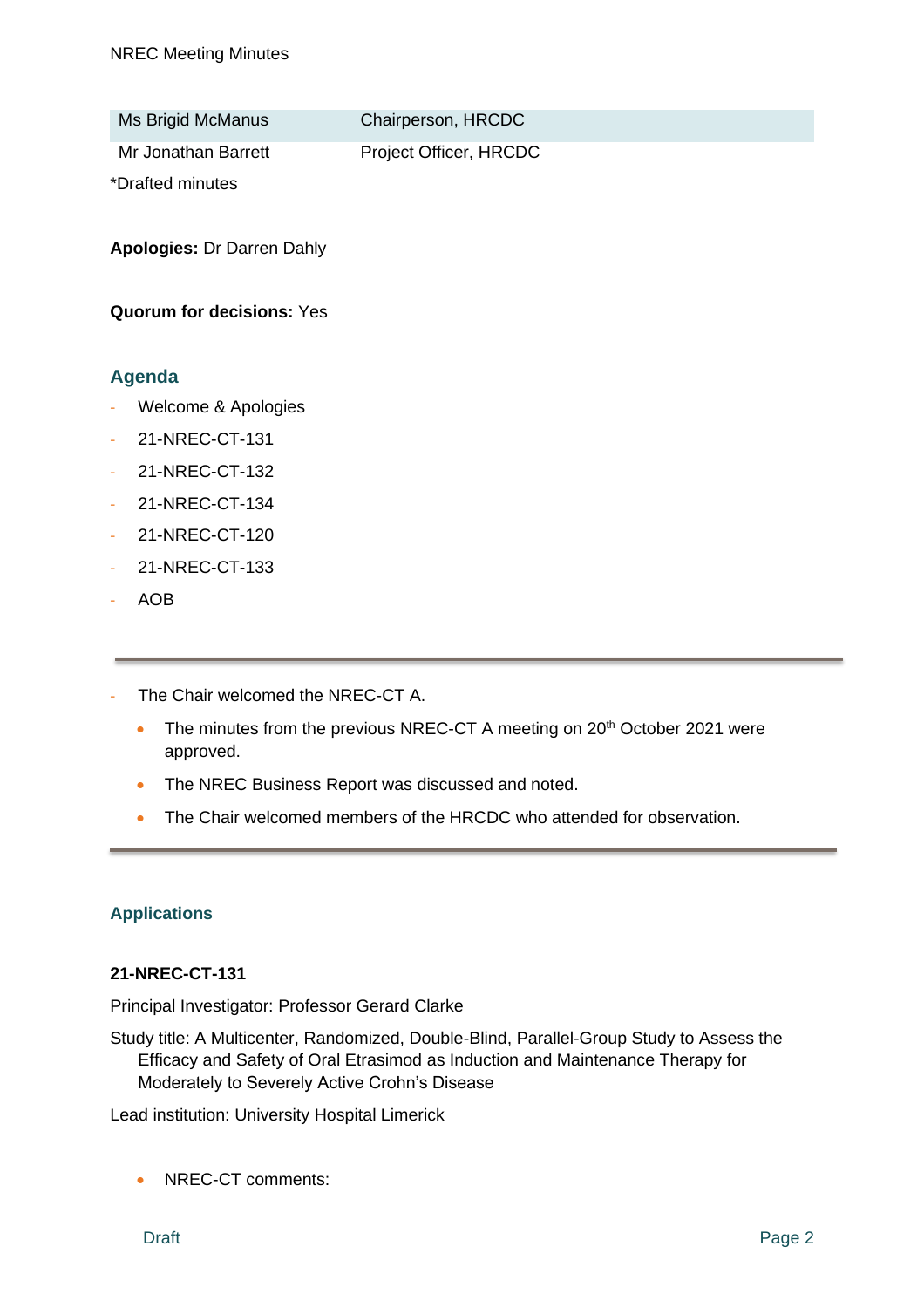- The NREC-CT A noted that this application represents a Multicenter, Randomized, Double-Blind, Parallel-Group Study to Assess the Efficacy and Safety of Oral Etrasimod as Induction and Maintenance Therapy for Moderately to Severely Active Crohn's Disease
- The NREC-CT A spoke positively about the participant materials and commended the approach taken to explain a complex trial in an understandable manner.
- While the NREC-CT A noted that while the application was clearly presented, additional information was required to inform its deliberations before a final ethics position could be returned.
	- NREC-CT Decision:
- Request for Further Information
	- Further Information Requested:
- The NREC-CT A requested further information on additional supports in place to support participants, such as those from an older demographic, given the broad age range described in the inclusion criteria. The NREC-CT A requested that these additional supports, if any, are included in the PIL.
- The NREC-CT A requested clarity on how frequently each participant will undergo colonoscopy and biopsy procedures. The Committee requested that this is further elucidated in the PIL, in addition to a fuller explanation of the risks of a large number of biopsies per procedure.
- The NREC-CT A noted the large number of medications from which the participant must refrain from taking when participating in the trial and requested that the information in the PIL specifies that the participant should speak with their GP or specialist about any potential impact this may have on the participant's ongoing treatment and health status.
- The NREC-CT A also requested clarification on whether the restriction of antibiotics while in the trial is only in relation to the treatment of CD, or for all illnesses when participating in the trial.
- The NREC-CT A noted that numerous questionnaires must be completed and requested the following information:
	- o Why are there no questionnaires to monitor psychological distress?
	- o What supports in place for Irish participants who experience psychological distress?
	- o How many QoL measures are administered and how frequently?
	- $\circ$  What is the estimated time participants will need require to complete all of these measures/surveys?
- The NREC-CT A requested that the PIL makes reference to the Health Research Regulations.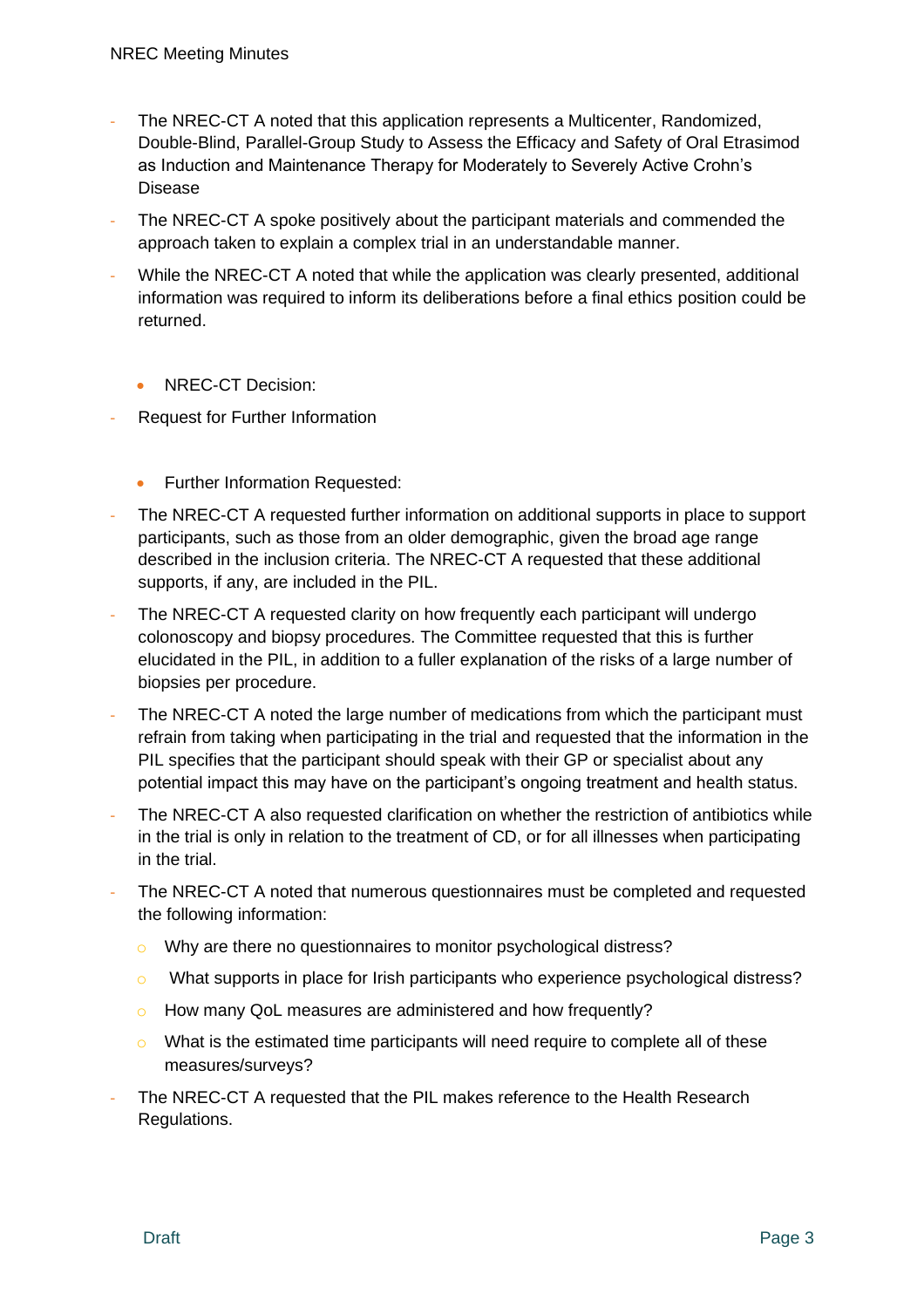- The NREC-CT A requested that the PIL is amended to further elucidate that transfer of care for participants referred by a physician outside of the trial centres will necessitate the participant's agreement to move their treatment to a trial site.
- The NREC-CT A requested clarification whether VZV vaccination is a condition to participation. If so, this should be explicit in the PIL.
- The NREC-CT A requested that if the applicant deems it necessary to use advertising materials in Ireland at a later date, that these materials are submitted to the Committee for review as a substantial amendment.
- The NREC-CT A noted that samples will be deposited with 'Precision Care Medicine'. The Committee requested further information about this organisation and their relationship with the Sponsor.
- The NREC-CT A requested confirmation that any future research projects using samples or data from participants involved in this study will undergo full ethics review.
- The NREC-CT A requested that the results and SDMB letter are shared with the Committee for notification after each phase of the study.
- The NREC-CT A requested confirmation that adequate insurance cover is in place, as the current certificate does not cover the full duration of the trial.

Principal Investigator: Dr Anne Fortune

Study title: A Phase 3 Open-Label, Randomized Study of Pirtobrutinib (LOXO-305) versus Bendamustine plus Rituximab in Untreated Patients with Chronic Lymphocytic Leukemia/Small Lymphocytic Lymphoma (BRUIN-CLL-313)

Lead institution: Mater Misericordiae University Hospital

- NREC-CT comments:
- The NREC-CT A noted that this application represents a Phase 3 Open-Label, Randomized Study of Pirtobrutinib (LOXO-305) versus Bendamustine plus Rituximab in Untreated Patients with Chronic Lymphocytic Leukemia/Small Lymphocytic Lymphoma (BRUIN-CLL-313).
- The NREC-CT A acknowledged that this trial was well-designed overall.
- The NREC-CT A agreed that additional clarification was required in a number of areas to inform its deliberations and was not in a position to return a final ethics opinion.
	- NREC-CT Decision:
- Request for Further Information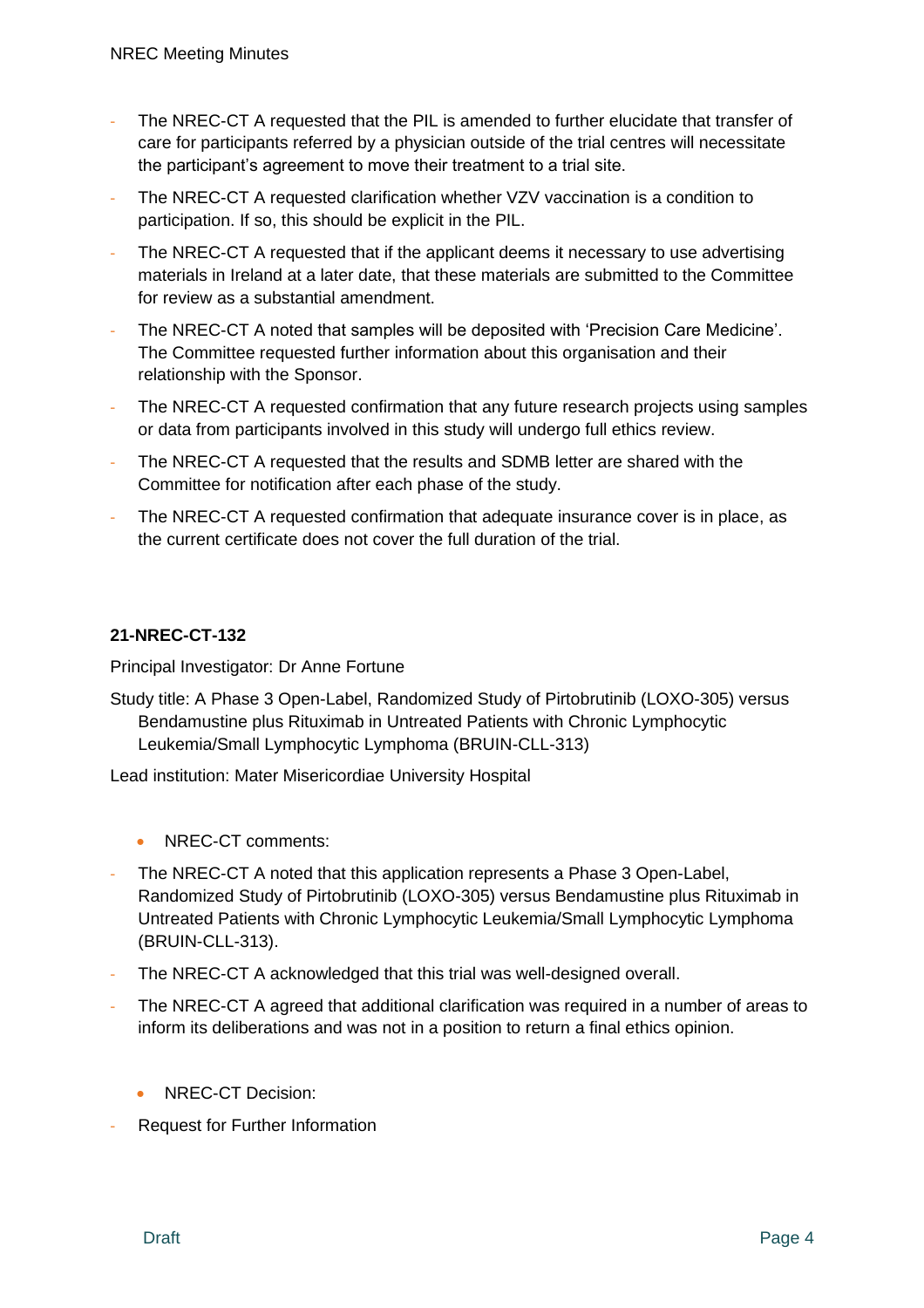- Further Information Requested:
- The NREC-CT A requested clarification around the standard of care participants will receive on both arms of the study and confirmation that participants will not be denied treatments with known efficacy in place of an experimental trial treatment.
- The NREC-CT A recommended setting a minimum of 24 hours between the participant receiving information about the trial and the formal consent process.
- The NREC-CT A considered the PIL to be comprehensive but lengthy and requested that a brief plain English executive summary of the salient points of the study is included at the beginning of the PIL.
- The NREC-CT A requested the complex side-effects related to the treatment is further elucidated in the participant materials in a lay and understandable way to ensure participants are fully aware of the potential harms.
- The NREC-CT A noted the risk of infection, but queried whether COVID vaccine dosing guidelines should be included in the PIL.
- The NREC-CT A requested that the recruitment materials refrain from using abbreviations such as CLL and SLL.
- The NREC-CT A requested that the risks related to pregnancy are clearly included in the GP letter.
- The NREC-CT A requested a that more comprehensive version of the Site Suitability Form is completed, as the information in the current documents submitted were too vague.
- The NREC-CT A noted there is reference to patient advocacy groups within the documentation which has not been described in the application form and requests further information on the involvement of patient advocacy groups in the study.
- The NREC-CT A requested that the reference to insurance cover is adapted to an Irish setting.
- The NREC-CT A noted that the application states the use of GP records as part of recruitment procedures, which contravenes national legislation pertaining to data protection. The Committee requested further information around how the recruitment process will be adapted for an Irish setting in line with national legislation.
- The NREC-CT A requested clarity on plans for data retention given discrepancies noted in the documentation and requested that the relevant documents are amended.
- The NREC-CT A noted that the DPIA did not reflect the information included in the PIL such as including information on exploratory and future research. The Committee requested that the DPIA is tailored specifically to the trial at hand.
- The NREC-CT A requested that the text on travel and expenses is adapted to provide clarity on what will be covered in Ireland, and what is the maximum amount of compensation provided to participants for travel and refreshments.
- The NREC-CT A requested a statement around the source and allocation of funding related to this study.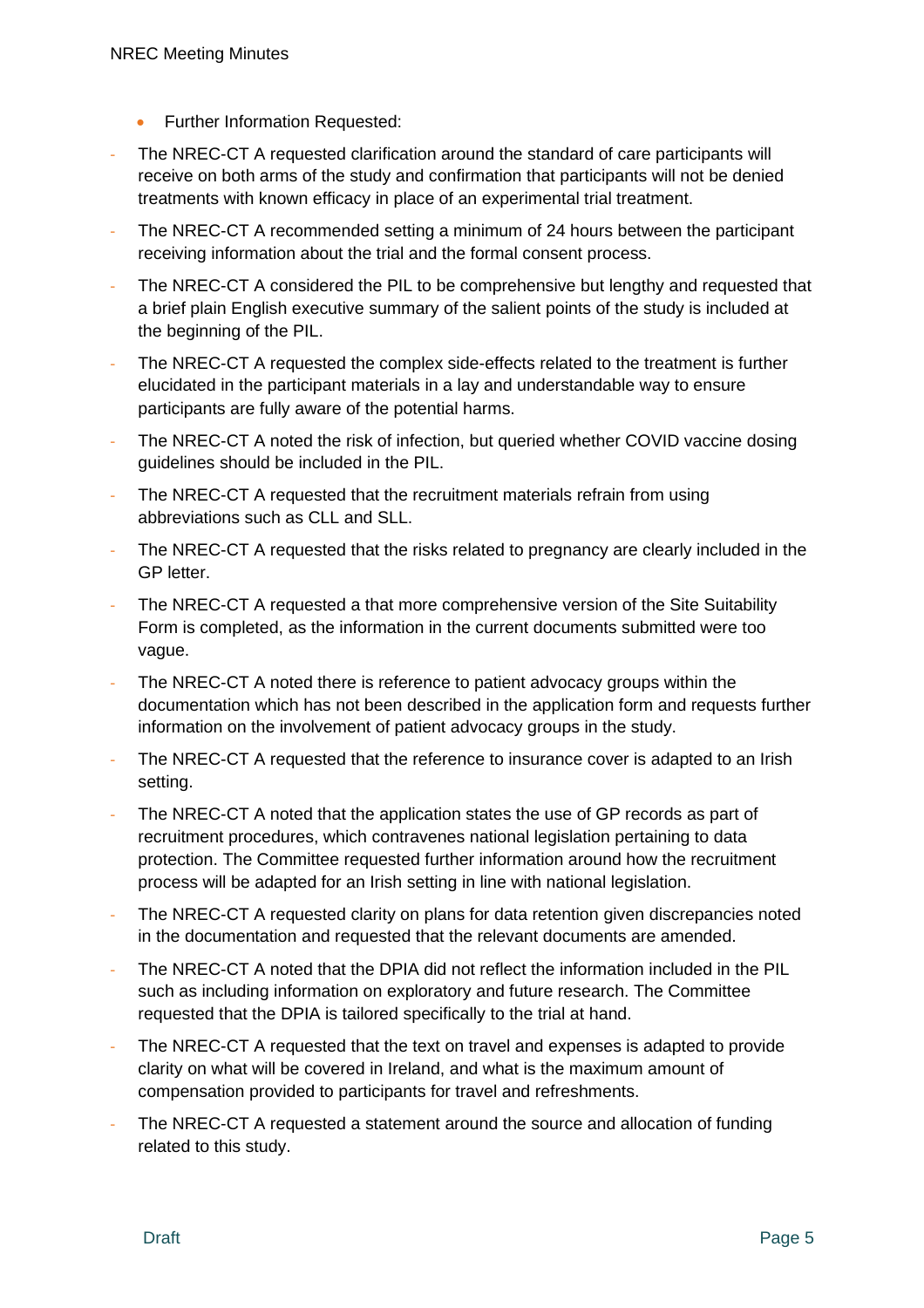Principal Investigator: Dr Dearbhaile Collins

Study title: A Phase 3, Randomized, Double-Blind Study of Pembrolizumab versus Placebo in Combination With Paclitaxel With or Without Bevacizumab for the Treatment of Platinum-resistant Recurrent Ovarian Cancer (KEYNOTE-B96 / ENGOT-ov65)

Lead institution: Cork University Hospital

- NREC-CT comments:
- The NREC-CT A noted that this application represents a Phase 3, Randomized, Double-Blind Study of Pembrolizumab versus Placebo in Combination With Paclitaxel With or Without Bevacizumab for the Treatment of Platinum-resistant Recurrent Ovarian Cancer (KEYNOTE-B96 / ENGOT-ov65).
- The NREC-CT A spoke positively about the quality of the participant materials, noting the inclusion of a well-written summary PIL.
- The NREC-CT A agreed that additional information was required to inform its deliberations, before a final ethics decision could be returned.
	- NREC-CT Decision:
- Request for Further Information
	- Further Information Requested:
- The NREC-CT A requested further information on how the complex stratification will be implemented across the two Irish sites and proposed eight participants to protect against investigator bias.
- The NREC-CT A noted that participants who withdraw, or are discontinued, will not be replaced as part of the trial and queried whether this should be considered for Irish participants due to the relatively few participants.
- The NREC-CT A requested further information on the statistical feasibility of the study with 616 participants across 26 countries.
- The NREC-CT A requested further information on the number of trial sites internationally.
- In Page 2 of the PIL Summary, the NREC-CT A suggested rephrasing some of the language to 'on average…' or 'up to…' rather than using 'about' when referencing participant time commitments.
- The NREC-CT A requested that reference to partners is included in the Pregnancy PIL to ensure they are adequately informed of any potential risks.
- The NREC-CT A requested the rationale for including information in the PIL that planned genetic and biomarker research would not be provided to the participant's GP or trial doctor.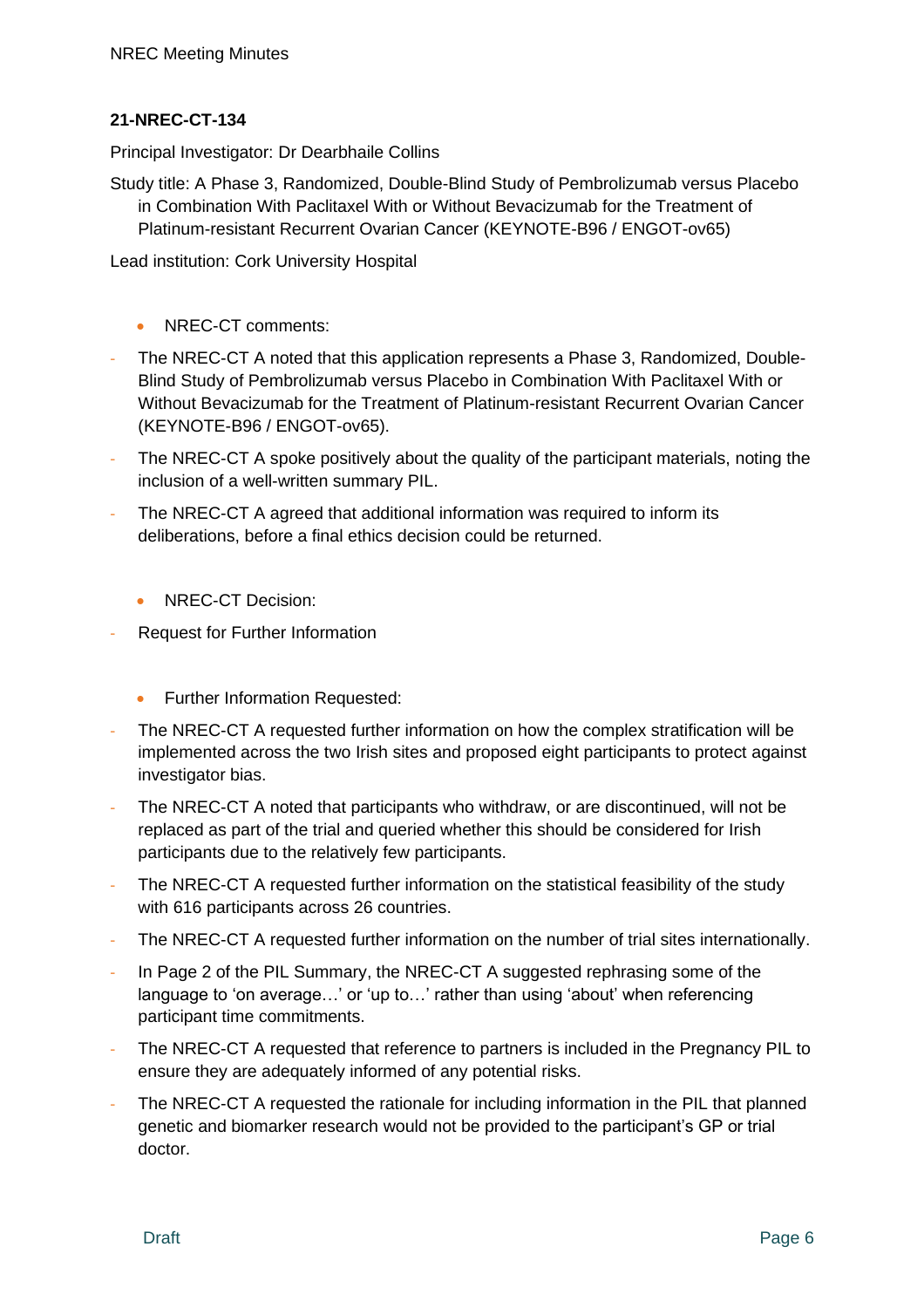- The NREC-CT A requested an update on the agreed compensation process for participants once an agreement has been made with individual sites.
- The NREC-CT A requested a copy of the CV of Dr Cadoo.
- The NREC-CT A requested confirmation that any personal data from Irish participants transferred outside of the EU will be handled in line with national and EU legislation.
- The NREC-CT A noted discrepancies in the documentation in relation to the length of time in which data will be stored. The Committee requested clarity on plans for data retention and requested that the relevant documents are amended accordingly.
- The NREC-CT A noted that the FBR ICF states that results of the FBRs will be available on clinical trial websites, however elsewhere in the document it states that FBR would not be for future clinical trials, but separate pieces of research. The Committee requested further information on this discrepancy.
- The NREC-CT A requested confirmation that any future research project using samples or data from participants involved in this study will undergo full ethics review.
- The NREC-CT A noted that the Sponsor may 'license, transfer or sell' the trial or the trial drug. In that event, the Committee requested that it would be notified of this**.**

Principal Investigator: Professor Alan Irvine

Study title: EPIK-P3: A phase II study to evaluate the long-term safety and efficacy of alpelisib in patients with PIK3CA-Related Overgrowth Spectrum (PROS) who previously participated in Study CBYL719F12002 (EPIK-P1)

Lead institution: Our Lady's Children's Hospital

- NREC-CT comments:
- The NREC-CT A noted that this application represents a phase II study to evaluate the long-term safety and efficacy of alpelisib in patients with PIK3CA-Related Overgrowth Spectrum (PROS) who previously participated in Study CBYL719F12002 (EPIK-P1).
- The NREC-CT A commented that this study was well-prepared overall.
- The NREC-CT A agreed that additional information was required to inform its deliberations, before a final ethics decision could be returned.
	- NREC-CT Decision:
- Request for Further Information
	- Further Information Requested: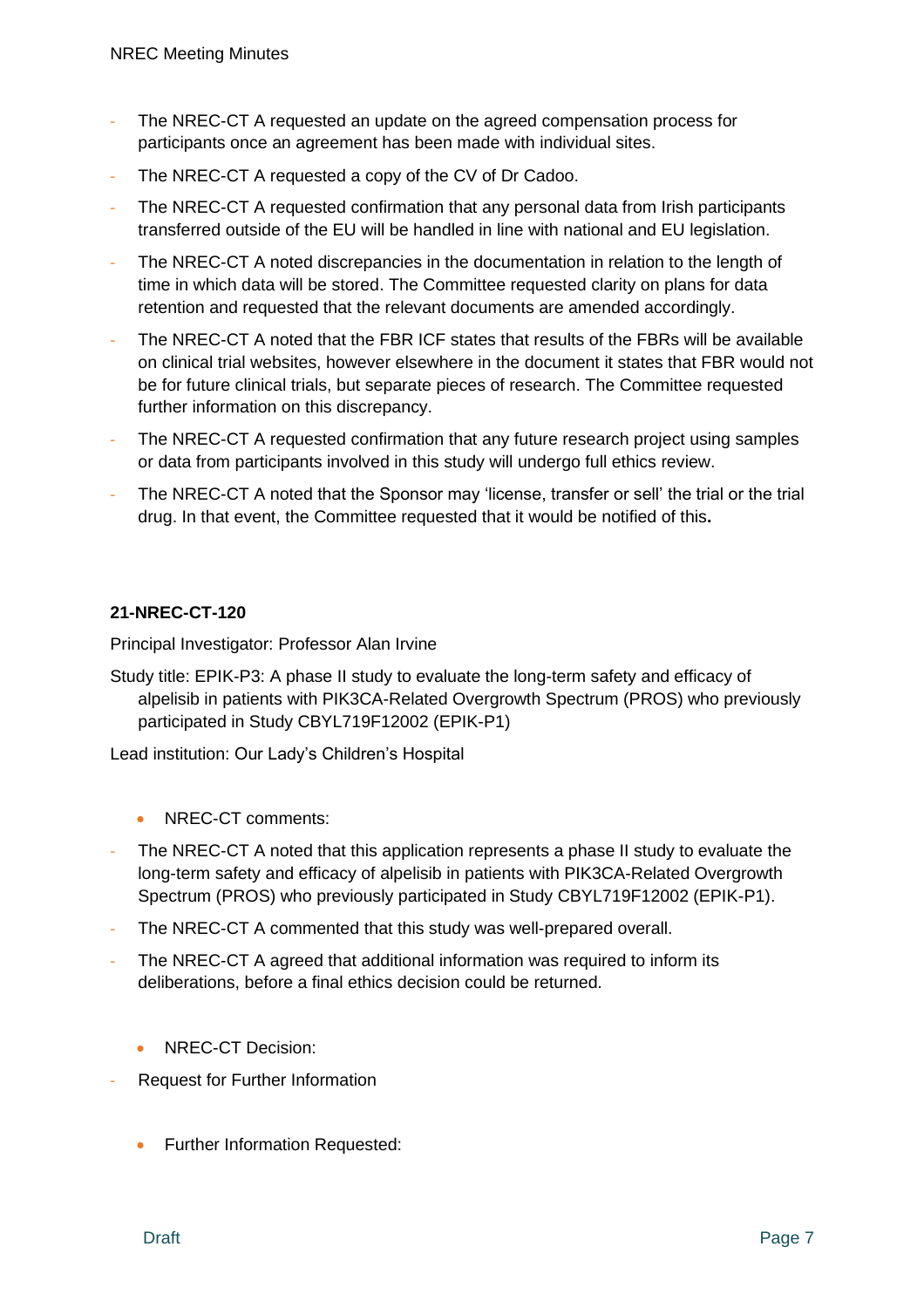- The NREC-CT A noted that there is a flat dose as part of the trial despite the wide age range (ages 2-18) and requested further information on the pk/pd data available to support this dosing schedule.
- The NREC-CT A noted that the study steering group only involves company staff and researchers and recommended that an independent third party is included in this group to ensure the participant interests are assessed and protected.
- The NREC-CT A requested a brief plain English executive summary of the salient points of the study is included at the beginning of the PIL.
- The NREC-CT A suggested that the GP letter includes further information on the concomitant drugs.
- The NREC-CT A requested further information on the general recruitment process. Specifically, which member of the trial team with undertake the interview with the participant, how this will take place, who on the trial team will lead on the consenting process, and the time allowed for the parent and child to discuss.
- The NREC-CT A noted that the study investigator's GCP training is out of date and requested confirmation on whether the investigator has since undergone a GCP course to update their qualifications.
- The NREC-CT A noted the consent process for the future use of biological samples and data is not in line with national regulations on 'explicit consent', which should be limited to specified health research, either in relation to a particular area or more generally in that area or a related area of health research**.** 
	- $\circ$  The NREC-CT A requested that the applicant provides the participant with specific choices as to how their samples and underlying data will be used for future purposes, such as limiting future use to a specific disease area.
	- o The NREC-CT A requested confirmation that any future research project using samples or data from participants involved in this study will undergo full ethics review.

Principal Investigator: Professor Sean Raymond McDermott

Study title: An Open-label, Randomized Phase 3 Study to Evaluate Efficacy and Safety of Pembrolizumab (MK-3475) in Combination with Belzutifan (MK-6482) and Lenvatinib (MK-7902), or MK-1308A in Combination with Lenvatinib, versus Pembrolizumab and Lenvatinib, as First-line Treatment in Participants with Advanced Clear Cell Renal Cell Carcinoma (ccRCC)

Lead Institution: Tallaght University Hospital,

- NREC-CT comments:
- The NREC-CT A noted that this application represents an Open-label, Randomized Phase 3 Study to Evaluate Efficacy and Safety of Pembrolizumab (MK-3475) in Combination with Belzutifan (MK-6482) and Lenvatinib (MK-7902), or MK-1308A in